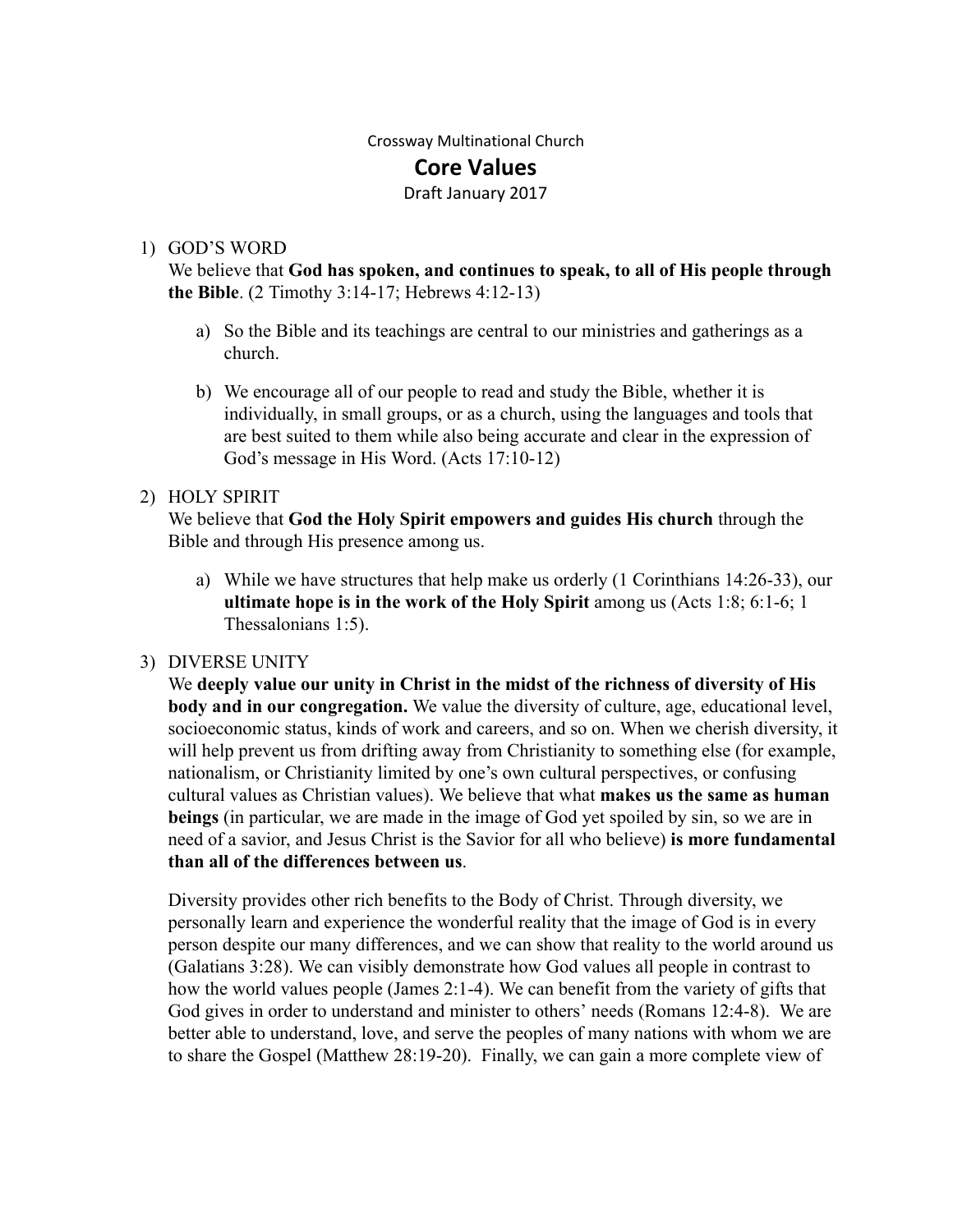God and His wisdom, and we can demonstrate that manifold wisdom to the world and even to heavenly powers (Ephesians 3:10).

We also recognize the complexity that diversity can bring. The challenges of living as a diverse group of people and loving each other, helps us to focus more on Christ, which is the only common reason that we come together.

- a) We **pursue unity in Christ** in the midst of this rich and growing diversity. All who are in Christ have received the same Spirit, so in Christ there is neither Jew nor Gentile, slave nor free, male nor female. We are all one in Christ (Galatians 3:28). So we strive to keep the unity of the Spirit (Ephesians 4:13).
- b) We **intentionally pursue diversity**  in Christ in all aspects of our life as a church, including our leadership selection, our ministries, and times together (Acts 6:1-6).
- c) We endeavor to **walk in humility** , valuing others above ourselves, willing to listen and learn before we seek to help others understand. (Philippians 2:1-4)
- d) We value "**healthy discomfort**" that is a mark of putting the needs and concerns of others before our own (such as singing songs of different styles and cultures, including readings and prayers in different languages, and sometimes being more expressive and sometimes more reflective), as well as the "**healthy comfort**" of receiving care in a way that fits who we are. This is an expression of healthy hospitality (Romans 12:13-21).
- e) We believe that differences are sometimes an indication of something better, that sometimes they are an indication of something that is simply different, and that sometimes they are an indication of something that is less good. So **we place each part of each difference under God**, pursuing the values expressed in His Word with great humility.  $(Galatians 1:8-9; Titus 1:10-16)$

#### 4) PRIESTHOOD OF ALL BELIEVERS

We believe that **God equips all of His people in various ways to lead and/or to serve in the church**, including men and women, the older and the younger as well as all people irrespective of their experience with English and the length of staying in the US.

- a) So we endeavor to  **recognize God's equipping of each of His people** , to participate in His work of equipping people, and to empower people who are in the processing of being equipped to lead and to serve. (Ephesians  $4:1-16$ )
- b) We endeavor to engage in frequent, meaningful dialogue together as a congregation about issues that are important to us as a church.
- c) We endeavor to learn from believers from around the world. We as a church in the US have much to learn from brothers and sisters of other parts of the world, and so we are eager to welcome them as a part of our body.